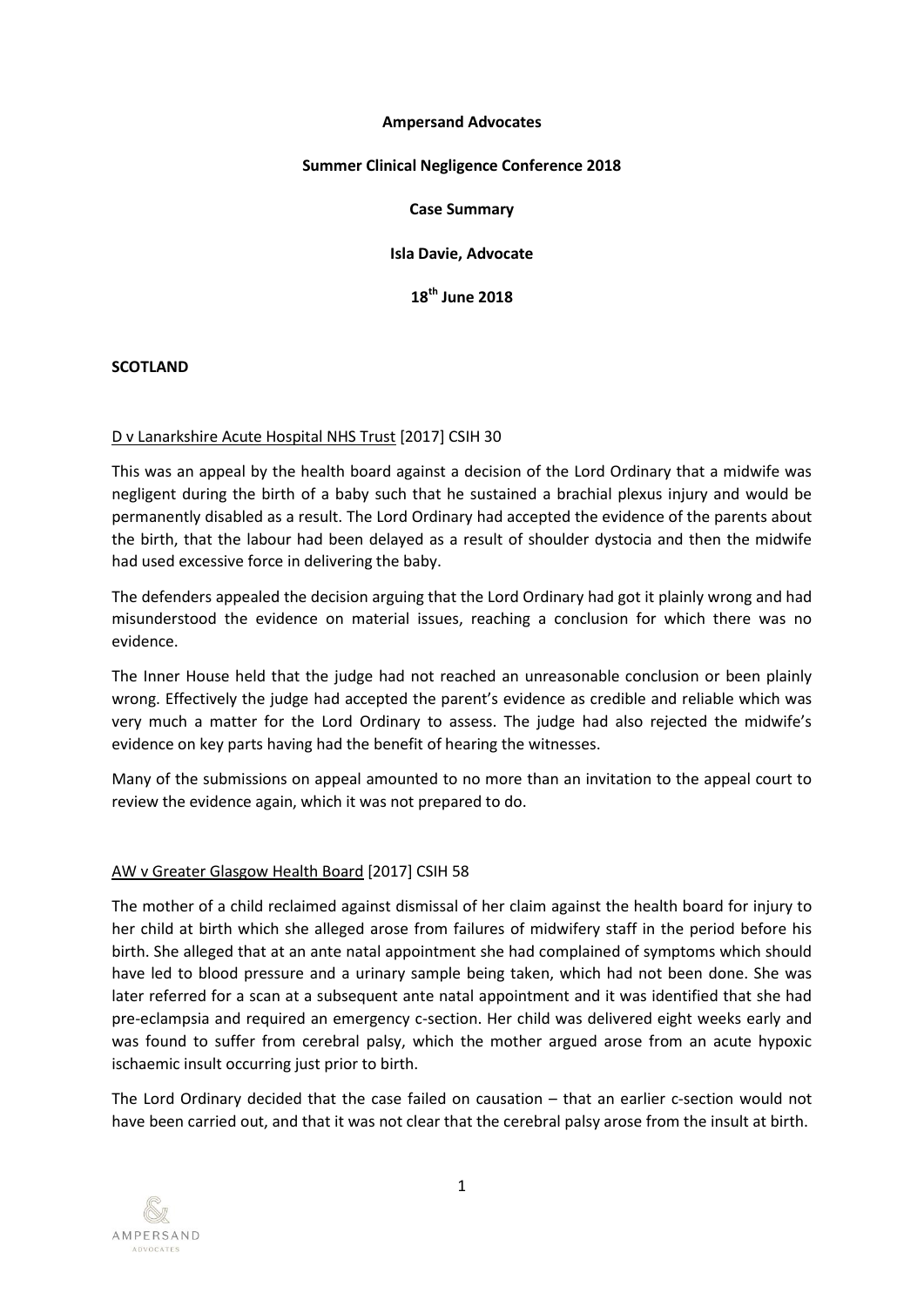The mother appealed on the basis that, *esto* the LO erred on causation, he had also previously erred in his assessment of the factual evidence.

The Inner House found that there was no basis to conclude that the LO had erred in his assessment of the evidence on credibility and reliability. There were clear primary findings in fact. On the evidence the mother would require to show that the delivery would have taken place earlier than it did, and she could not do so on balance of probability.

However, the Inner House found that the LO had failed to provide a judicial decision on causation and therefore the matter could be considered anew by the IH. On reconsideration the IH stated that there were still too many uncertainties and doubts raised by the evidence to find for the pursuer on causation. However, the decision contained some significant criticism of the Lord Ordinary's decision.

### JD v Lothian Health Board [2017] CSIH 27

The pursuer reclaimed against the dismissal of his case for alleged negligence in misdiagnosis of his late onset hypeogonadtrophic hypogonadism. The pursuer was a party litigant and at debate his case was dismissed as there were no averments of clinical negligence on the Hunter v Hanley approach, and no proper actionable loss averred.

The reclaiming motion was refused, with Lord Glennie dissenting on one part relating to loss and damage.

The case contains some helpful guidance on the latitude that might be afforded to a party litigant in assessing what has been plead.

# LT v Lothian NHS Health Board [2018] CSOH 29; GWD 12-170

This case involved an action for damages brought by a mother for injury alleged to have been sustained by her child at birth through the negligence of the registrar.

During birth the CTG had been variable. The pursuer maintained that the registrar had been negligent in (i) interpreting the CTG trace as normal, (ii) failing to expedite the birth, and (iii) failing to inform of the risk posed and get informed consent from the mother.

There was competing evidence regarding the interpretation of the CTG trace. The LO, on balance of probability, preferred the defender's expert CTG interpretation. On the issue of consent, she found that there was no evidence that a suspicious CT posed a relevant risk giving rise to a duty obliging the registrar to obtain further consent on how to proceed – effectively he was continuing on the basis of the initial consent to attempt vaginal birth.

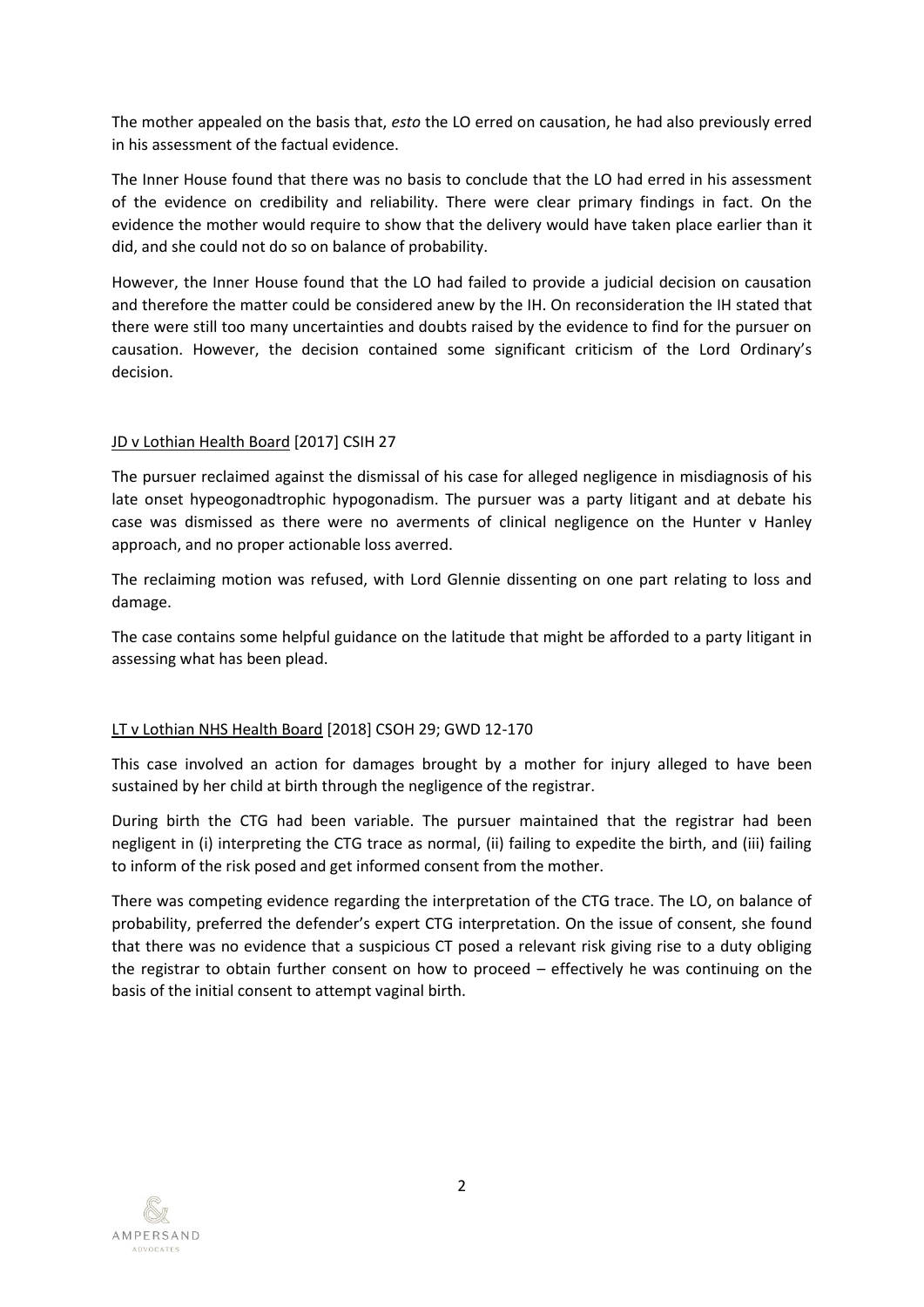### **ENGLAND**

### **Liability and Breach of Duty**

### Lucy Diamond v Royal & Exeter NHS Foundation Trust [2017] EWHC 1495

A case where no-ne can resist using the claimant's full name in reports.

The claimant underwent spinal fusion, but post operatively developed an abdominal hernia. She attended the general surgeon who decided to repair the hernia with open mesh repair and abdominal wall reconstruction. Following surgery the claimant continued to complain of abdominal swelling and pain. It wasn't until almost 3 years later, after being assessed by another surgeon, that she underwent a hernia repair with a single stitch and full abdominoplasty.

The claimant alleged that the spinal surgeon failed to examine her abdomen at his post operative review where she complained of abdominal distension. Secondly she alleged that the general surgeon did not get her informed consent before proceeding to the hernia repair with mesh. She was successful in the first part of her case against the spinal surgeon, and that matter did not go to appeal.

In relation to the issue of consent the judge preferred the evidence of the claimant and her mother. The general thrust related to the issue of warning about the implication of mesh repair for any subsequent pregnancy, and the surgeon had failed to ask about her intentions in relation to getting pregnant. The surgeon was under a duty to mention the alternative treatment of repair with a single suture.

In relation to causation, however, the judge found that the alternative of suture repair had a high, if not inevitable, failure rate, and potential recurrence of a hernia. The crucial question was what the claimant would have decided to do if properly advised of the alternative treatment. The judge found that although the claimant was reliable, her view was clouded by the knowledge that she acquired on speaking to the second surgeon who carried out the stitch repair. Although the claimant was giving her evidence honestly, it di not automatically follow that what she now believed to be the case would in fact have been her position at the material time.

The judge held that even had she been in a position to give proper informed consent, her decision would not have altered, and the mesh repair would have been undertaken.

# Meadows v Dr Khan [2017] EWHC 2990; [2018] 4 WLR 8

This is a claim for wrongful birth. Mrs Meadows claimed for the additional cost of raising her son who suffered from both Haemophilia and autism.

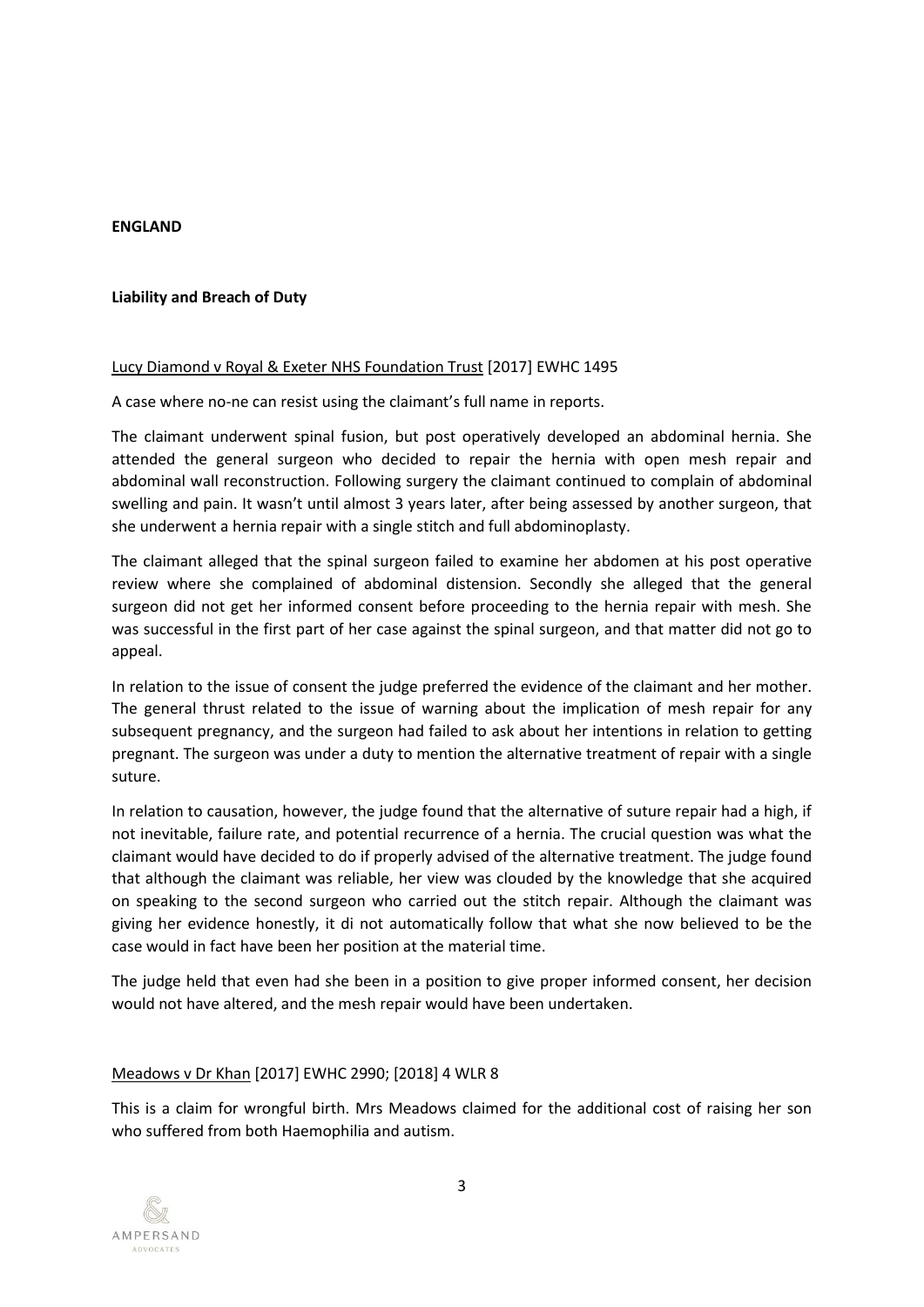The claimant had sought advice from the defender to enquire whether she was a carried for the haemophilia gene. She underwent a standard blood test, which was clear, however in order to make the relevant diagnosis she needed to be referred to a haematologist to undergo specific gene testing. She subsequently became pregnant and gave birth to her son.

The legal question is whether a mother who consults a doctor with a view to avoiding the birth of a child with a particular disability recover damages for the additional costs associated with an unrelated disability?

The judge found that the autism arose out of a pregnancy that would have been terminated but for the defender's negligence. The scope of the duty in the case extended to preventing birth of the claimant's son, and all of the consequences that brought with it.

# TW v Royal Bolton Hospital NHS Foundation Trust [2017] EWHC 3139

The claimant was injured by a period of near total hypoxic ischaemia following collapse of his circulation shortly before his birth. Had the child been born seven minutes earlier he would have been spared brain injury.

Before arrival at the delivery unit on the morning of the birth the mother had telephoned twice seeking advice after her waters broke. The issue of breach of duty focussed on whether the defender was in breach for failing to invite the claimant's mother to come to hospital when she first telephoned and it was clear that her waters had broken. The judge found that she should have been invited to attend the unit when she first called and that it was a breach of duty to have failed to do so.

The issue of causation depended upon a reconstruction of what would have happened, in exact timings, had the claimant's mother been invited to attend when she called. On such detailed reconstruction, taken from evidence of timings from the various medical staff involved, he held that delivery would have been achieved no less than 7 minutes earlier, and the claimant therefor succeeded.

The case is interesting, now only because it underlines the precise factual reconstruction that may be required to pinpoint issues of causation, but also for the fact that it was the telephone records in this case, obtained late in the day, that proved critical in identifying the correct timeline  $$ documentation which is not ordinarily recovered in the course of a medical negligence case.

# Sullivan v Guy's and St Thomas' NHS Foundation Trust [2017] EWHC 602; [2017] Med L R 260

The claimant was born with congenital heart disease and in 1998 underwent surgery as an infant to correct the disorder. Whilst the surgery itself was successful the claimant suffered serious brain damage following the surgery. The surgery involved inducing a period of circulatory arrest for around 30 minutes, usually ensuring that the patient's temperature was reduced to 18c- to ensure that brain damage did not occur. The treating surgeon, in accordance with is usual practice, only reduced the temperature to 24c- and it was argued that this created an unacceptable risk of brain damage.

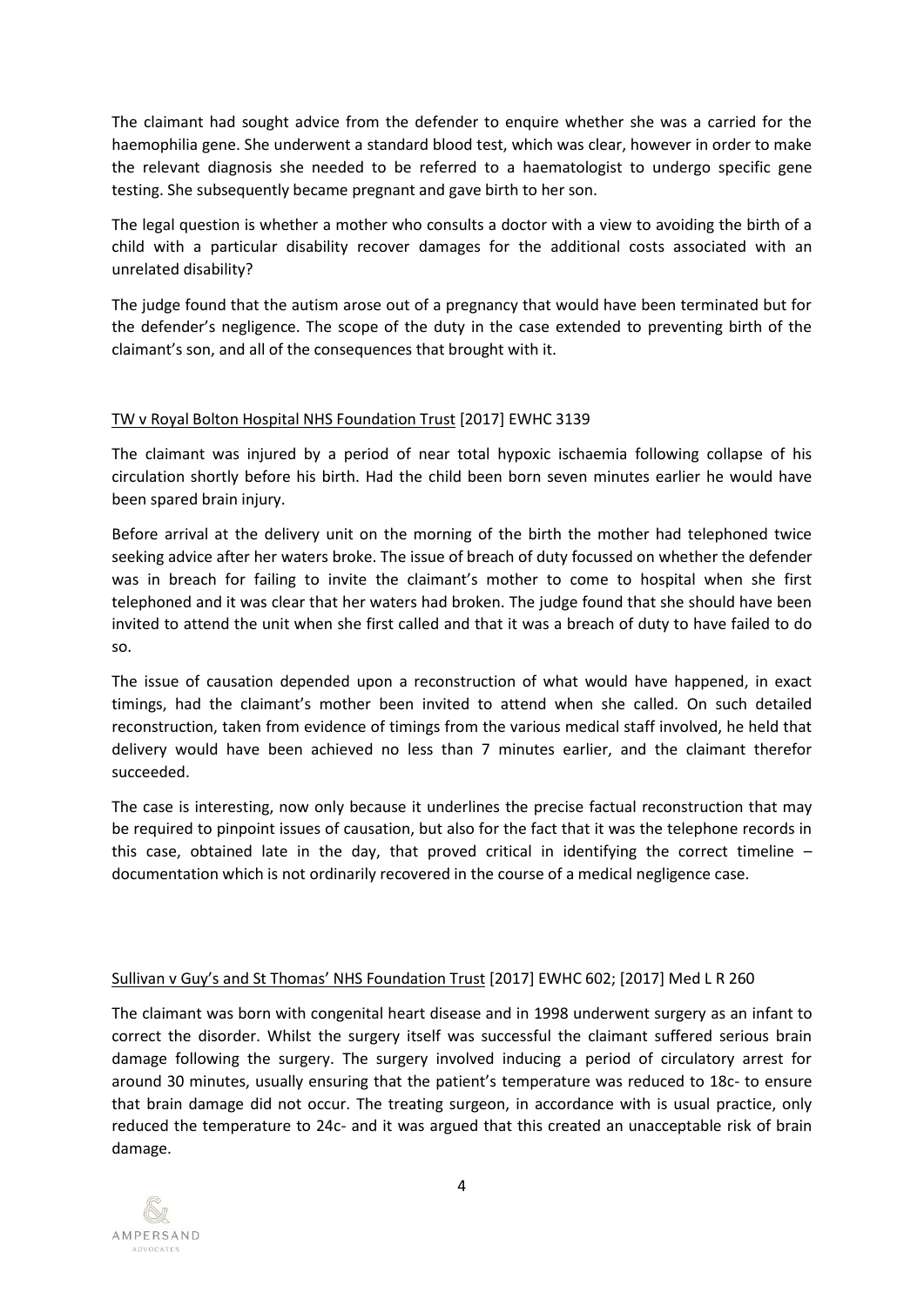The question in the case was whether there was an accepted standard in 1998 regarding the temp to which an infant should be reduced for such an operation. The judge found that this was an area where views varied, quite reasonably, about what technique worked better. It was difficult for the court to resolve difference of competing views within medical practice. The treating surgeon's views had to be accorded respect. The fact that other colleagues might have disagreed with his approach did not, of itself, make his approach negligent.

It was held that there was no established consensus concerning safe practice in 1998.

# FB v Rana [2017] EWCA Civ 334; [2017] Med L R 279

When she was 1 year and 1 month the claimant's parents brought her to A & E where it was alleged there was a failure to diagnose pneumococcal meningitis which caused multiple brain infarcts. The claimant suffered permanent brain damage.

The examination had been carried out in the early hours of the morning by a Senior House Officer. It was alleged that she (i) failed to take a relevant history, and (ii) failed to conduct an adequate examination. The claimant argued that if properly done she would have been referred to the paediatric team, but instead she was simply discharged. At first instance the judge found that there was no breach by the SHO.

On appeal the issue became the standard to be expected from an inexperienced SHO. The court concluded that the doctor had failed to elicit why the parents had brought the claimant to hospital in the early hours of the morning, probably through a flawed approach to taking the history. The SHO wrongly assumed that parents witnessing something frightening (eg eye rolling in this case) would volunteer such information to the doctor. Secondly, having reached the view that the claimant was well, she failed to establish why the parents had brought the child into hospital in the early hours of the morning. As a result, she failed to ask the crucial question about what precipitated the attendance. Following that approach the court concluded that she had not concluded the history taking to the standard to be expected of a competent SHO.

The judgement of Lord Justice Jackson is helpful because it considers in some detail the relevant standard of skill and care to be expected, and in particular the effect of inexperience when considering the competency of a doctor.

### ABC v St George's Healthcare NHS Trust [2017] EWCA Cov 336; [2017] Med L R 368

This is an interesting case, and quite novel. It concerns whether there is any duty on clinicians to disclose details relating to genetic and hereditary conditions. The claimant's father had been diagnosed with Huntington's disease, which posed a 50% chance of a child developing the same disease. The claimant became pregnant and her father specifically asked that his condition be kept confidential from his daughter so as not to distress her. Later the diagnosis was accidentally revealed to the daughter, she underwent testing herself and discovered that she too was a carrier of the disease and could pass it on to her child.

The claimant sued on the basis that, had she been aware of her father's diagnosis she would have undergone the testing sooner and would, upon discovering that she had the gene, have terminated

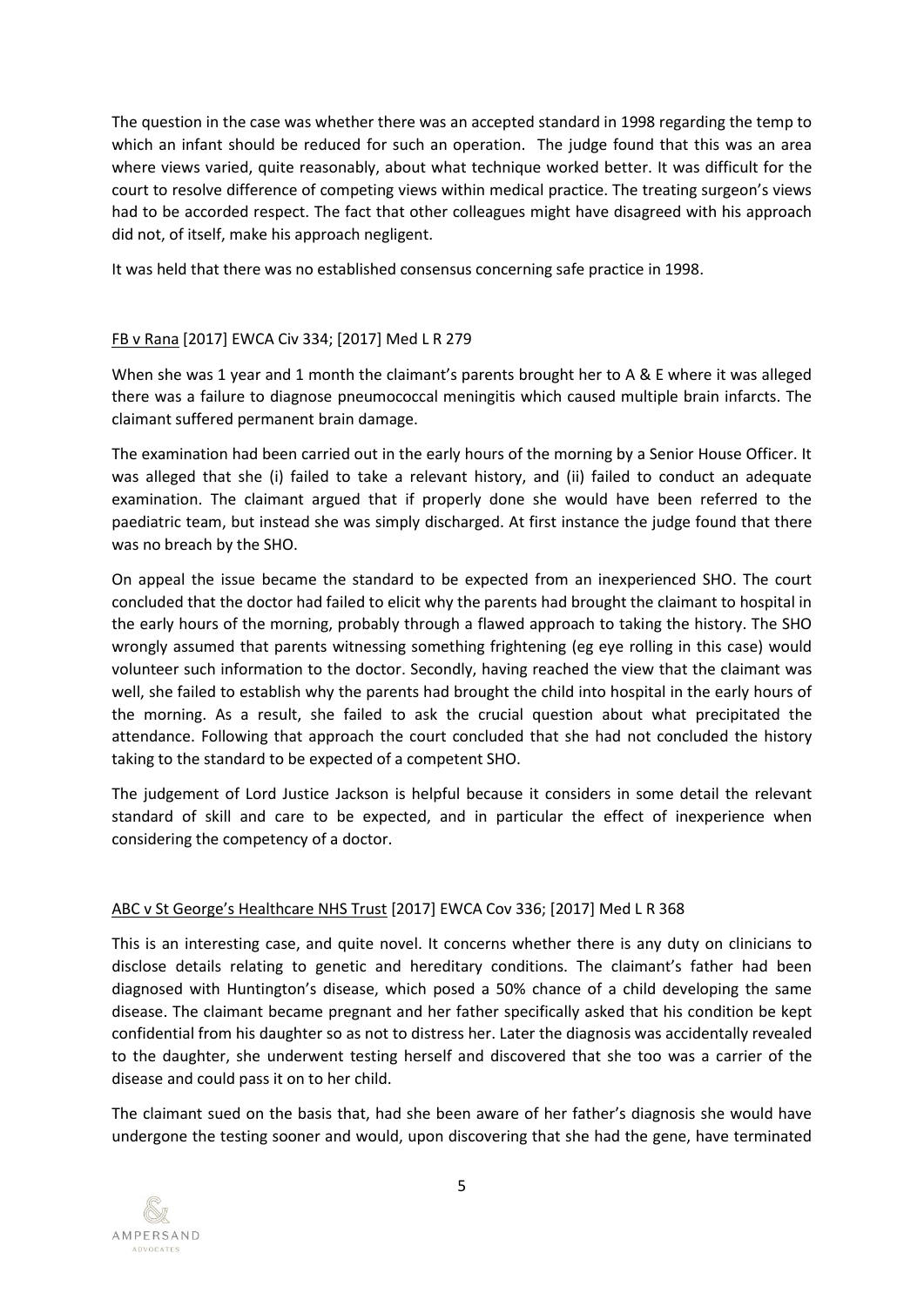her pregnancy as she did not want her child growing up with the possibility of having the burden of an extremely unwell and dependent mother, or to be an orphan.

The case is a potentially interesting development of the common law. The courts have incrementally been upholding patient autonomy more and more. This case takes that a step further by considering whether third parties need to be informed about confidential information that might impact upon their health.

Procedurally the case was rejected at first instance. On appeal the appeal court had to determine whether there was a potentially justiciable case, and it decided that there was, with the case being remitted for trial. Watch this space…

# Darnley v Croydon Health Services NHS Trust [2017] EWCA Civ 151; [2018] 2 WLR 54

In this case an A & E receptionist gave incorrect information to a patient about waiting times. At first instance the judge held that a duty should not be imposed in the circumstances and this is the appeal hearing following on from that decision.

The claimant sustained a head injury and attended at  $A \& E$ . He was informed by one fo the receptionists that it would be 4 – 5 hours before he was seen. After 19 minutes he left with his friend without notifying reception staff that he was leaving. Later his condition deteriorated, he was taken back to the same hospital by ambulance, and a Ct scan revealed an extradural haematoma. It was too late to prevent permanent injury and he was left with left hemiplegia and long-term disabilities.

In fact, the hospital triage system meant that a triage nurse would have examined the claimant within 30 minutes of arrival.

By majority the court of appeal held that a receptionist's duties are clerical. It is not their function or duty to give any wider advice to patients. When the receptionist told the claimant the likely waiting time, albeit wrong, she did not assume responsibility to the claimant for catastrophic consequences he might suffer if he walked out of the hospital. It would not be fair, just and reasonable to impose upon the receptionist a duty not to provide inaccurate information about waiting times. Lord Justice Jackson stated "…there comes a point when people must accept responsibility for their own actions. The claimant was told to wait. He chose not to. Without informing anyone of his decision, he simply walked out of the hospital".

### **Consent**

### Duce v Worcestershire Acute Hospitals NHS Trust [2018] EWCA Civ 1307

The claimant's PI claim was dismissed and this judgement is the outcome of her appeal against the health board.

In 2008 the appellant underwent a total hysterectomy and bilateral salpingo-ophrectomy after suffering from heavy and painful periods. Post surgery she suffered from neuropathic pain. She

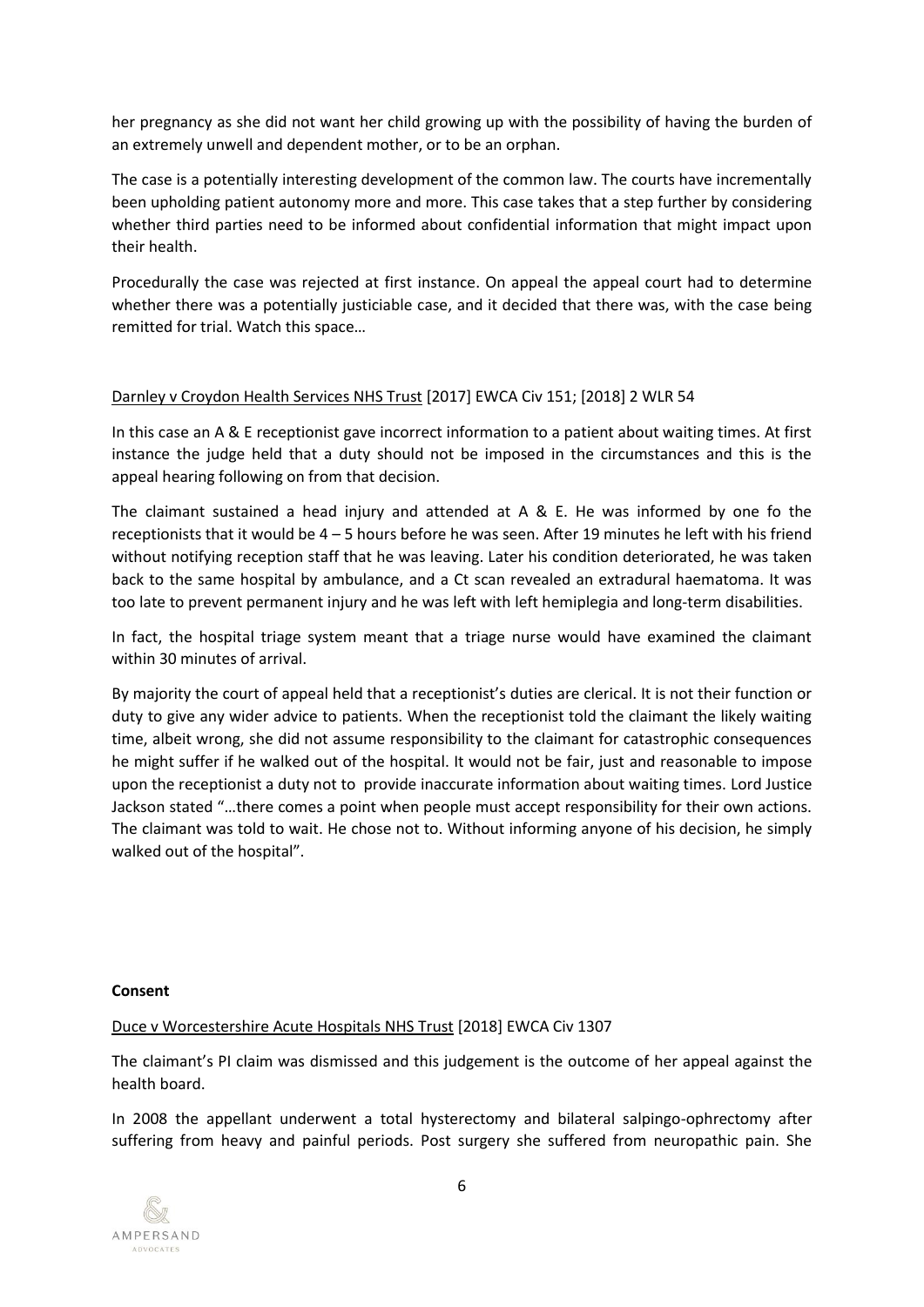claimed that the Trust had negligently failed to warn her of the risk of developing chronic postsurgical pain. The judge at first instance found against her on liability and causation.

On appeal the appellant argued that the judge had (i) failed to consider whether the risk of CPSP was 'material as per Montgomery, (ii) failed to apply the proper test of causation and (iii) erred in finding that if she had been properly consented then she would still have had the operation.

Her appeal was dismissed. The court held that Montgomery had been properly applied by the trial judge. Materiality of risk did not arise in this case because gynaecologists in 2008 would have regarded the risk of CPSP as insufficient to justify warning of such a risk. A clinician is not required to warn of a risk that he cold not reasonably be taken to be aware of.

There case includes an interesting discussion about Chester v Afshar causation.

# Webster v Burton Hospitals NHS Foundation Trust [2017] EWCA Civ 62; [2017] Med L R 113

The case concerned a hypoxic ischemic insult to the claimant's brain caused by a relatively short period of cord compression at the time of birth. Breach of duty was admitted. The mother had previously undergone a scan at 32 weeks which had a combination of abnormalities that should have prompted further ultrasound scanning. The claimant argued that such scanning would have indicated that induced labour should have been offered at term, rather than as happened, the pregnancy was allowed to continue to 42 weeks. The defender argued that the further scans would most likely have provided reassurance and no induced labour would have been offered.

The judge found that even if the additional scans had been undertaken it was unlikely that anything would have arisen which required to be discussed with the claimant's mother that would have led to a different decision on labour. There was discussion about Montgomery and the fact that the case reinforced the doctor's obligation to present material risks and uncertainties of different treatments, the possibility of alternative treatment being sensitive to the characteristics of the patient.

The question became - what should the obstetrician have told the claimant's mother had further scans been undertaken? The trial judge had found there was "an emerging but recent and incomplete material showing increased risks of delay in labour in cases with this combination of features". On that basis the judge found that following Montgomery the obstetrician would have been required to discuss this information with the claimant's mother and set out the arguments in favour on non-intervention.

# Thefaut v Johnston [2017] EWHC 497; [2017] Med L R 319

This case related to informed consent in respect of elective spinal surgery to deal with the claimant's leg and back pain. During the operation the claimant sustained non-negligent nerve injury which resulted in permanent pain and sensory loss. The focus of the case was whether the claimant gave informed consent to the procedure.

The surgeon had discussed the operation with the patient and had followed that up with a letter. The judge found that the process of obtaining consent was inadequate. He found that the surgeon

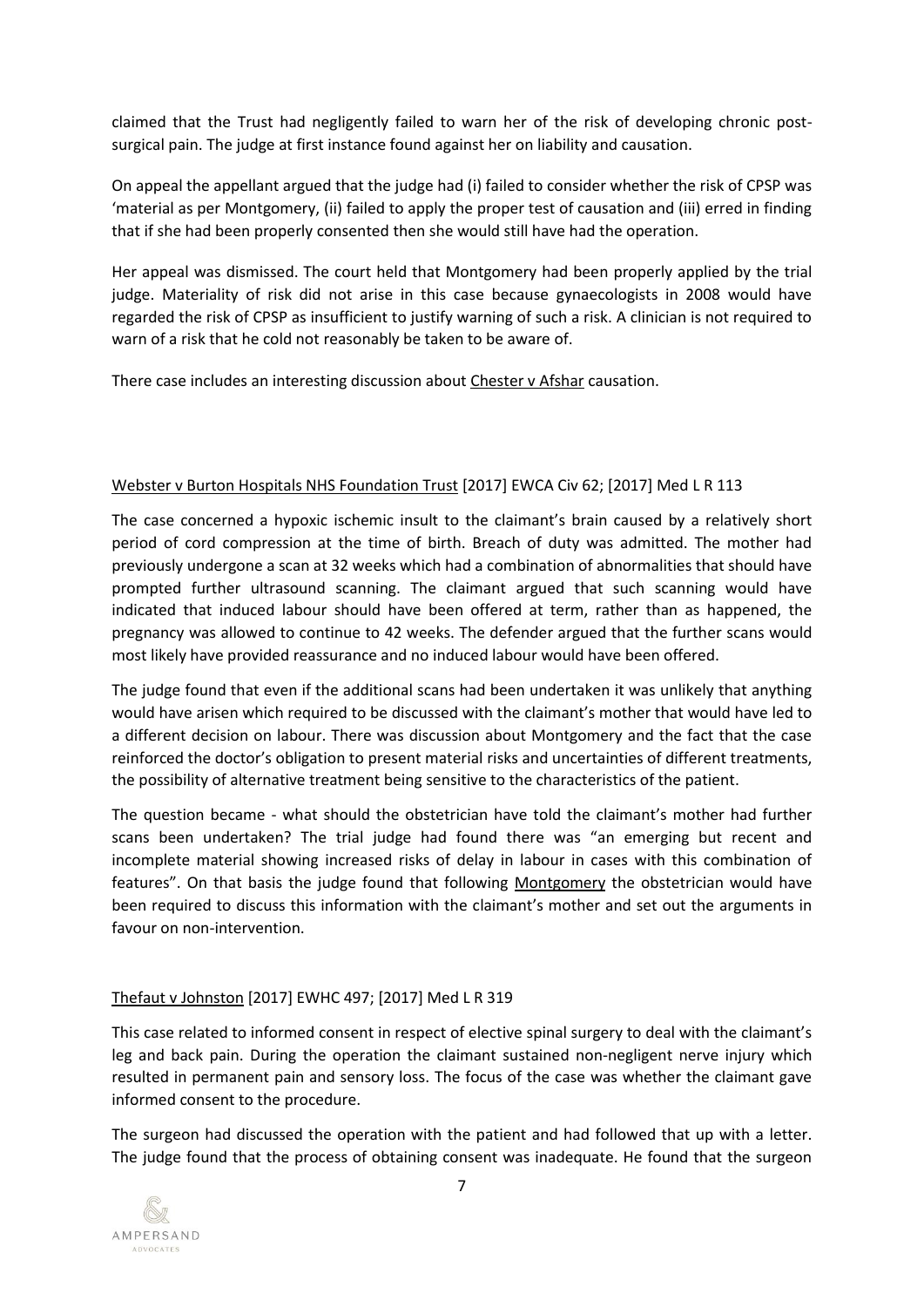had materially overstated the chances of eradicating the claimant's back pain and the potential outcome following surgery; had formulated his advice in a manner which suggested cure was a 'racing certainty', and was far too optimistic in his assessment; failed to advise of the inherent risk that any surgery even if non-negligent could affect detrimentally his condition; and failed to advise of the inherent risks associated with anaesthesia. The claimant should have been informed that there was a 50:50 chance of success of eradicating his back pain, and a 5% risk of making things worse. Compared with that the claimant would have had a recovery trajectory of 12 months with gradually receding pain if he had not had the operation.

Properly advised the judge concluded that the claimant would not have had the surgery, or would have had it on a different day. If that had happened then the injury would not have been sustained.

The case provides a practical gloss on Montgomery to the extent that doctors need to explain the risks and benefits of various treatment options that are material to each patient. In practice when assessing these risks and benefits this is likely to involve various face to face meetings and discussions to ensure that the patient gives informed consent. In reality this means altering the way in which pre-operative appointments are managed to ensure that parties get the opportunity to discuss these risks and options.

# Correia v University Hospital of North Staffordshire NHS Trust [2017] EWCA Civ 356; [2017] Med L R 292

The claimant underwent surgery for a painful neuroma in her foot. Following surgery, she developed a neuropathic pain which was diagnosed as Chronic Regional Pain Syndrome. Interestingly, although the judge found that the operation had been carried out negligently, he did not find that the injury and pain suffered post operatively could necessarily be related to the negligence.

The main issue which arose on appeal was that of consent. The claimant had agreed to a three-stage operation assuming that a neuroma was found when she was operated upon. It was the third part of the operation, reattaching the nerve ending properly, that had been negligently performed. The judge found, however, that this did not make the operation a different operation for the purposes of consent. Effectively she couldn't say that, having been properly informed about the operation, she would not have consented to it, because she was properly informed about the operations and she did consent. There is no duty to advise of the possibility of negligence – negligence causing injury would be compensated under breach of duty, it did not impinge on the issue of consent.

### Hassell v Hillingdon Hospitals NHS Foundation Trust [2018] EWHC 164

The claimant underwent spinal surgery which left her with tetraparesis and permanently disabled. One of the issues raised in the case was that of consent. The court found that the claimant had not been made aware of the material risks of the operation and the alternative treatment options. She was only told about the risk of cord damage on the day of the surgery, and both parties accepted that was not sufficient to give informed consent.

On the issue of causation the court had to determine whether the claimant would have undergone the surgery had she been aware of the risks and alternatives. In this case the judge found that the claimant was very concerned about the risk of paralysis and would have wanted to explore